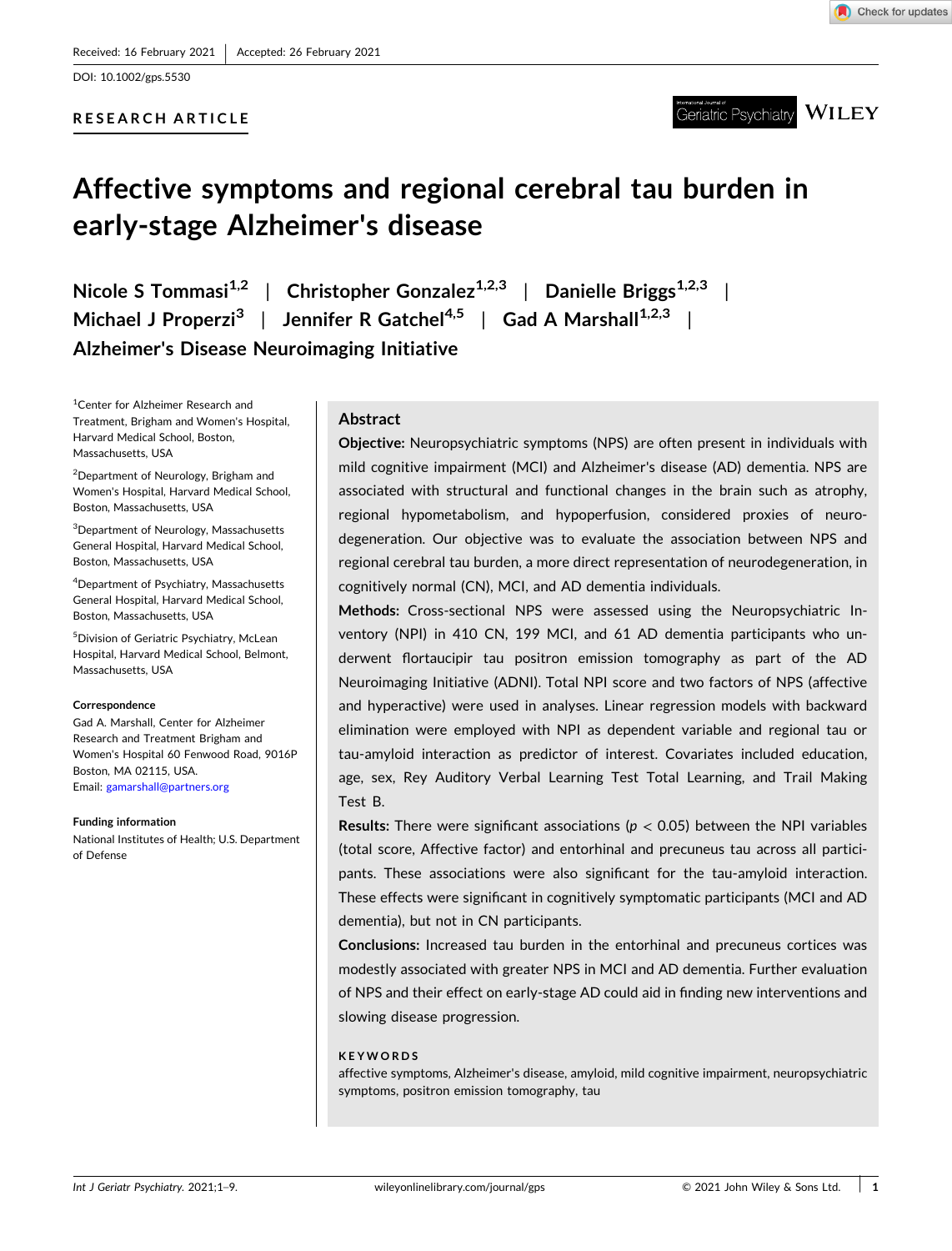#### **Key Points**

- � Neuropsychiatric symptoms (NPS) are common manifestations of early‐stage Alzheimer's disease (AD)
- � In the current study, we found that increased tau burden in the entorhinal and precuneus cortices was modestly associated with greater NPS in MCI and AD dementia
- These associations were noted with affective symptoms in particular
- � These associations were seen in participants with greater amyloid burden in particular

# **1** <sup>|</sup> **INTRODUCTION**

Alzheimer's disease (AD) is a major public health concern and has affected approximately 5.8 million Americans in 2018, a number that is expected to double by mid-century as the population ages.<sup>[1](#page-7-0)</sup> Progression of AD is marked by cognitive and functional decline and is accompanied by a variety of neuropsychiatric symptoms (NPS). $2-5$ NPS, such as depression and apathy, constitute a major aspect of the health concerns for individuals with AD and have a negative effect on individuals' quality of life, as well as that of their loved ones, increasing caregiver burden. $6,7$  In population-based studies, the frequency of NPS is greater in individuals with mild cognitive impairment (MCI) and AD dementia than in cognitively normal (CN) individuals, $4,8$  and has been shown to be associated with disease progression, $6,9$  indicating a need for further research in this area.

Recent advances in neuroimaging and broader knowledge of the neuropathology of AD has led to better understanding of the relationship between NPS and brain regions affected by disease progression. Previous studies displayed relationships between affective symptoms, such as apathy, depression, and anxiety, occurring early in the disease process, and structural and functional changes in the brain representing a proxy of neurodegeneration: Apathy, characterized by lack of motivation and loss of interest in usual activities, has been associated with the medial frontal (anterior cingulate and orbitofrontal cortex), inferior temporal, insula, posterior cingulate, and lateral parietal atrophy, hypoperfusion, hypometabolism, and decreased connectivity in patients with MCI and AD dementia.<sup>10-20</sup> In addition, there has been post‐mortem evidence of increased anterior cingulate tau burden in patients with apathy in later stages of AD.<sup>21</sup> Another common affective NPS in MCI and AD dementia is depression, which has been associated with atrophy of the entorhinal cortex, dorsolateral prefrontal cortex, and anterior cingulate cor-tex.<sup>[22,23](#page-7-0)</sup> Anxiety has been associated with lateral temporal, insula, precuneus, and amygdala atrophy, hypoperfusion, and hypometabolism.<sup>24-26</sup> Hyperactive NPS are also common in individuals with AD, often occurring later in the disease process. Agitation, an example of a hyperactive NPS characterized by oppositional behavior and aggression has been associated with atrophy, hypometabolism, and altered connectivity of the frontal, anterior cingulate, and posterior cingulate cortices, and in the later stages of AD there has been post‐mortem evidence of increased tau burden in the medial orbitofrontal and anterior cingulate cortices.<sup>13,27-30</sup>

A recent systematic review focused on affective symptoms and AD biomarkers, reported associations with amyloid and tau biomarkers in addition to the neurodegeneration associations described above. $31$  It concludes that there are inconsistent associations with apathy, anxiety, irritability, and agitation, and no consistent associations with depression. However, few studies, not included in the systematic review, have assessed the relationship between NPS and regional tau burden in the brain. One such recent study has shown an association between greater apathy and right anterior cingulate and dorsolateral prefrontal tau burden in MCI and AD dementia, especially in individuals with elevated cortical amyloid. $32$  Another study in CN older adults showed an association between depressive symptoms and inferior temporal and entorhinal cortex tau burden.<sup>[33](#page-8-0)</sup>

Tau is one of the hallmarks of AD pathology and has been the focus of many studies in recent years.  $34,35$  In the third phase of the AD Neuroimaging Initiative (ADNI‐3), tau positron emission tomography (PET) scans, utilizing the tracer flortaucipir (FTP) (a.k.a. AV‐1451) were introduced to the study allowing for a broader investigation of tau accumulation in the brain.<sup>36-39</sup> In addition to FTP PET scans, ADNI-3 also assesses amyloid burden in the brain using the tracer florbetapir (a.k.a. AV45). These scans have been utilized both in research and clinical practice to assess the burden of cortical amyloid due to MCI and dementia.<sup>[40](#page-8-0)</sup> Increases in amyloid and tau are associated with the progression of cognitive decline and AD dementia. 41,42

In the current study, we investigated the relationship between regional cerebral tau burden, utilizing FTP PET, and NPS across CN, MCI and AD dementia. To assess NPS in these participants we used the Neuropsychiatric Inventory (NPI), $43,44$  an informant-based measure, that evaluates the frequency and severity of 12 NPS. We hypothesized that there would be a significant relationship between the NPI Affective factor score and medial frontal regions such as the anterior cingulate and orbitofrontal cortices as shown with other imaging modalities above, as well as associations with the entorhinal and inferior temporal cortices, which are regions of early tau deposition in AD. We further hypothesized that a tau-amyloid interaction will display similar associations between the aforementioned tau regions interacting with cortical amyloid and the NPI Affective factor. Determining the relationship between NPS and tau burden in AD can further elucidate the pathophysiology of these distressing symptoms and help find targets for treatment.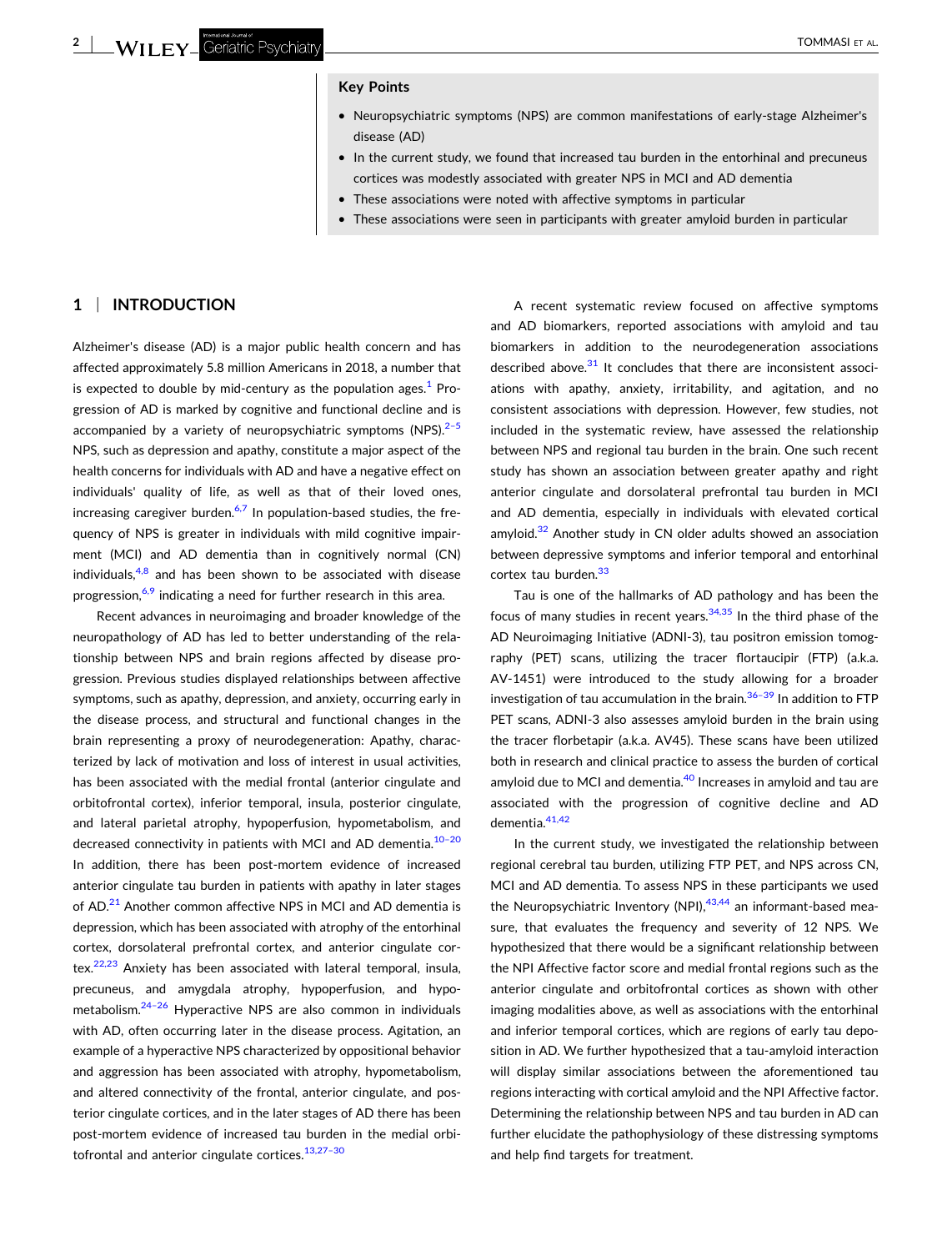# **2** <sup>|</sup> **MATERIALS AND METHODS**

# **2.1** <sup>|</sup> **Participants**

Data for the current study were obtained from the ADNI database [\(adni.loni.usc.edu\)](http://adni.loni.usc.edu) on 410 CN, 199 MCI, and 61 AD dementia participants taking part in the ADNI3 study. ADNI was launched in 2003 as a public‐private partnership, led by Principal Investigator Michael W. Weiner, MD. The primary goal of ADNI has been to test whether serial magnetic resonance imaging (MRI), PET, other biological markers, and clinical and neuropsychological assessment can be combined to measure the progression of MCI and early‐stage AD. Participants were excluded if they had a 15‐item Geriatric Depression Scale score greater than 5, had major depression or bipolar disorder in the past year, had a history of schizophrenia, had agitation or behavioral issues in the past 3 months that may affect their participation, or current use of certain psychotropic medications (anticholinergic antidepressants, neuroleptics, anxiolytics, or sedative hypnotics). Only participants who underwent FTP tau PET neuroimaging within a year of completing the NPI were included in the sample. The participants were 56–95 years old and 48.1% female. Diagnoses were determined by the principal investigator or co‐ investigators at each site utilizing cognitive and functional assessments, as previously described. $45,46$  The study was approved by the local Institutional Review Board of each participating ADNI site. Participants and study partners reviewed and signed a consent form before any study procedures were completed.

### **2.2** <sup>|</sup> **Clinical assessments**

The NPI<sup>[43,44](#page-8-0)</sup> is an informant-based measure that assesses the frequency and severity of 12 NPSs: depression, anxiety, apathy, sleep, appetite, delusions, hallucinations, agitation, euphoria, disinhibition, irritability, and aberrant motor behavior. Each item is assessed on a scale of one to four for frequency and 0–3 for severity. The total score for each symptom is determined by the product of the frequency and severity scores in a range of 0–12. A greater NPI item score is indicative of higher NPS severity. A Total NPI score, the sum of all 12 item scores (range 0–144), was used in analyses. Moreover, an Affective factor (consisting of the anxiety, apathy, depression, appetite, and sleep items) and a Hyperactivity factor (consisting of the agitation, irritability, aberrant motor behavior, and disinhibition items) were based on a prior factor analysis as previously described.<sup>16</sup> For the purpose of our study we derived the Affective and Hyperactive factor scores by averaging the items they consisted of (range 0–12) rather than running the factor analysis again.

Cognitive assessments were used as covariates in analyses. The Rey Auditory Verbal Learning Test (RAVLT) $47$  total learning score assesses performance of episodic memory. In this assessment, participants are presented a list of 15 words over five trials and are asked to repeat them after a distractor list and a delay. The total learning score ranges between 0 and 75 and lower scores indicate

poorer performance. The Trail Making Test B (TMT‐B) score was used to assess executive function (divided attention and task switching performance). $48$  It is recorded by the time it takes an individual to complete the task, where higher scores indicate greater impairment.

# **2.3** <sup>|</sup> **Amyloid and tau PET data**

FTP and Florbetapir PET imaging acquisition and processing was previously described in detail.<sup>[49,50](#page-8-0)</sup> Briefly, FTP scans were coregistered to corresponding MRI scans that were segmented and parcellated with Freesurfer (version 5.3.0) in order to calculate the mean FTP uptake within each Freesurfer‐defined region with cerebellar cortex as the reference region yielding a standardized uptake value ratio (SUVR) (UC Berkeley—AV1451 Analysis Methods, ADNI). Eight bilateral subcortical and cortical regions of interest (ROI) were chosen, based on prior studies of NPSs in AD:<sup>[11,12,16,17,19,32,33](#page-7-0)</sup> entorhinal cortex, inferior temporal cortex, dorsolateral prefrontal cortex, orbitofrontal cortex, anterior cingulate cortex, posterior cingulate cortex, precuneus, and supramarginal gyrus. Florbetapir scans were co‐registered to corresponding MRI scans that were segmented and parcellated with Freesurfer (version 5.3.0) to define the amyloid cortical gray matter ROI (frontal, anterior cingulate, posterior cingulate, lateral parietal, and lateral temporal) that make up an aggregate cortical ROI with whole cerebellum as the reference region yielding an SUVR (UC Berkeley—AV45 Analysis Methods, ADNI). An amyloid status cutoff of florbetapir SUVR of 1.10 was employed as previously predefined with amyloid-negative  $\leq 1.10$  and amyloid-positive  $> 1.10$ .

# **2.4** <sup>|</sup> **Statistical analysis**

All analyses for this study were done using SPSS version 26.0 (IBM). Initially, Pearson correlations between the NPI variables (Total NPI score, Affective factor, and Hyperactive factor) and each tau region (dorsolateral prefrontal cortex, entorhinal cortex, inferior temporal cortex, orbitofrontal cortex, posterior cingulate cortex, precuneus cortex, anterior cingulate cortex, and supramarginal cortex) were performed to evaluate the unadjusted associations across all participants and then by the individual diagnoses (CN, MCI, and AD dementia). The tau regions with associations of *p* < 0.05 were then used in the primary analyses.

Linear regression models with backward elimination (*p* < 0.10 for retention, *p* < 0.05 for significance) were used as the primary analyses to examine the association between the three NPI variables in separate analyses (dependent variable) and the significant tau regions identified from the unadjusted correlations. Each tau region was tested in its own model. We adjusted for multiple comparisons utilizing a Bonferroni correction with a *p* value of <0.00,625 indicating significance (based on the eight different brain regions used in these analyses). We included the following covariates: education, age, sex, RAVLT Total Learning Score, and TMT‐B. RAVLT and TMT‐B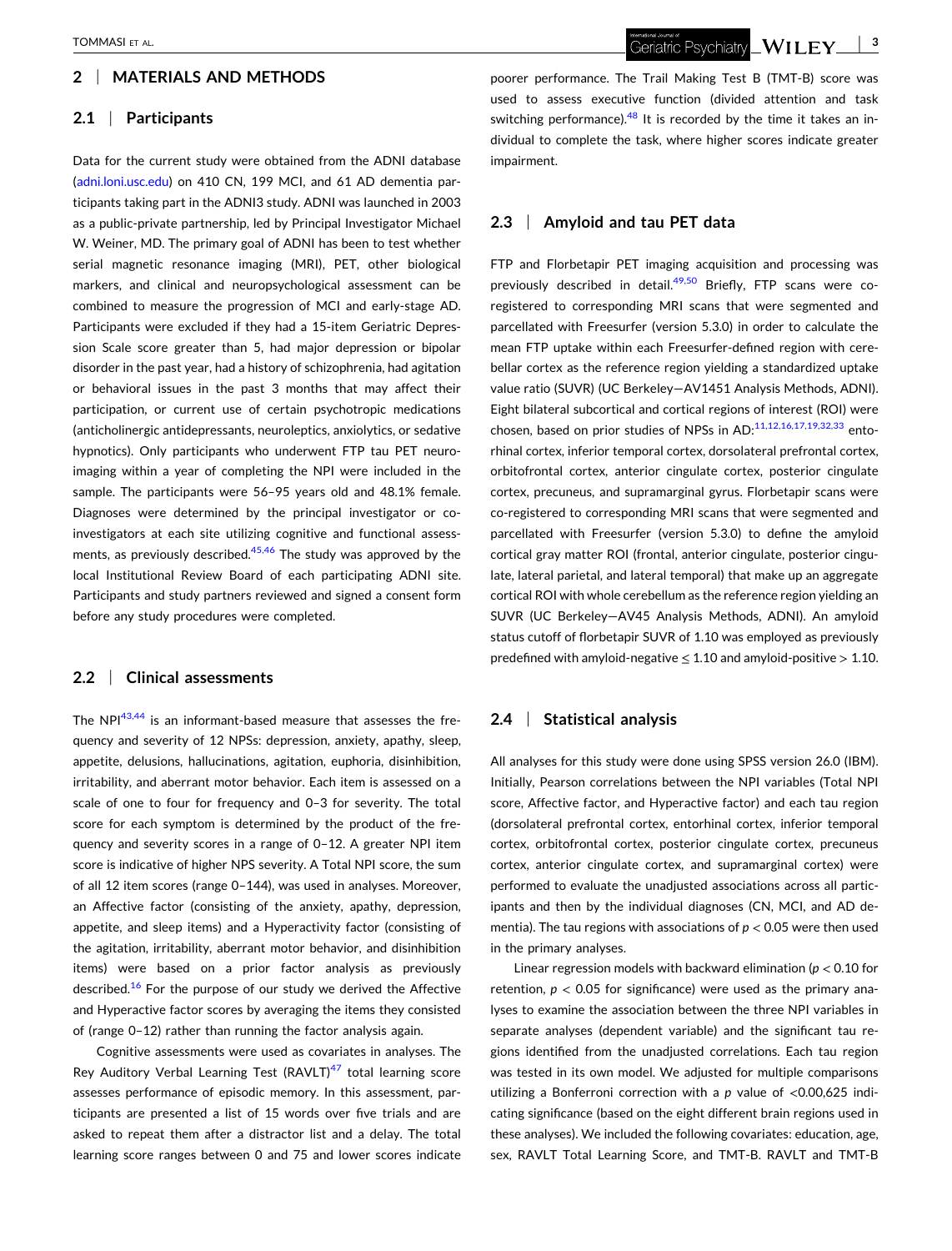- TOMMASI ET AL.

were included as covariates because memory impairment and executive dysfunction are associated with greater NPS in individuals with MCI and AD dementia.<sup>51-53</sup>

In secondary analyses, the above models were repeated for the NPI factor with significant associations with the addition of an interaction term between regional tau and cortical amyloid. Then, for the NPI factor with significant associations, models were repeated with the individual NPI items comprising the factor (i.e., apathy, depression, anxiety, etc.) for tau regions with significant associations in prior models. Finally, sensitivity analyses were carried out separately in cognitively asymptomatic (CN) and symptomatic (combined MCI and AD dementia) participants. We did not adjust for multiple comparisons in the secondary analyses.

Unstandardized coefficients (*β*) with 95% confidence intervals (CI), Partial regression correlations (pr), and significance test results (*p* values) were reported.

## **3** <sup>|</sup> **RESULTS**

Participant demographics and characteristics, including cognitive, tau, and amyloid values by diagnostic group can be found in Table 1. Individual NPI item scores, factor scores, and Total NPI score can be found in Table [2](#page-4-0).

# **TABLE 1** Participant demographics and characteristics

Unadjusted correlations across all participants showed significant associations between the total NPI score and all eight tau regions (*r* = 0.08–0.24, *p* = 0.04–<0.001) (see Table [3](#page-4-0)). Significant associations were also seen between the Affective factor and seven of the tau regions (*r* = 0.10–0.23, *p* = 0.01–<0.001; see Table [3](#page-4-0)), and between the Hyperactive factor and six of the tau regions (*r* = 0.09– 0.18,  $p = 0.02 - \langle 0.001$ ; see Table [3\)](#page-4-0). Correlations performed within each diagnostic group did not yield significant results.

# **3.1** <sup>|</sup> **Primary analyses**

Linear regression models with backward elimination using the previously mentioned covariates were analyzed for all tau regions identified in the unadjusted correlations across all participants in the entire cohort utilizing the NPI total score, NPI Affective Factor and NPI Hyperactive Factor. This yielded significant associations with tau regions for the Total NPI score (entorhinal cortex tau:  $β = 3.52$ , 95% CI = 1.01, 6.02,  $pr = 0.11$ ,  $p = 0.006$ ; precuneus tau:  $\beta = 4.58$ , 95%  $CI = 1.59, 7.58, pr = 0.12; p = 0.003$ ) and Affective factor (entorhinal cortex tau: β = 0.46, 95% CI = 0.14, 0.78, *pr* = 0.11; *p* = 0.005; precuneus tau: β = 0.60, 95% CI = 0.22, 0.98, *pr* = 0.12, *p* = 0.002). These results survived Bonferroni correction. The Hyperactive factor did not yield significant associations.

| <b>Diagnosis</b>                        | All                | <b>CN</b>       | <b>MCI</b>        | <b>AD Dementia</b> |
|-----------------------------------------|--------------------|-----------------|-------------------|--------------------|
| n                                       | 670                | 410             | 199               | 61                 |
| Age (Years)                             | $74.5 \pm 7.8$     | $73.6 \pm 7.3$  | 75.4 $\pm$ 8.4    | $77.3 \pm 8.4$     |
| Sex (% female)                          | 48.1               | 41.2            | 58.3              | 60.7               |
| <b>Education (Years)</b>                | $16.6$ $\pm$ $2.5$ | $16.8 \pm 2.3$  | $16.3 \pm 2.6$    | $15.8 \pm 2.7$     |
| Race (% white)                          | 90.7               | 88.8            | 93.5              | 95.1               |
| <b>MMSE</b>                             | $28.1 \pm 2.6$     | $29.1 \pm 1.2$  | $27.8 \pm 2.0$    | $22.3 \pm 3.5$     |
| CDR sum of boxes                        | $0.9 \pm 1.9$      | $0.1 \pm 0.2$   | $1.5 \pm 0.9$     | $5.6 \pm 2.5$      |
| Trail making test B                     | $91.7 \pm 58.4$    | $72.9 \pm 33.9$ | $104.2 \pm 56.7$  | $192.9 \pm 92.9$   |
| RAVLT total learning                    | $41.3 \pm 12.8$    | $47.1 \pm 10.4$ | $34.8 \pm 10.0$   | $23.3 \pm 7.5$     |
| Dorsolateral prefrontal cortex FTP SUVR | $1.04 \pm 0.18$    | $1.01 \pm 0.09$ | $1.04 \pm 0.16$   | $1.26 \pm 0.38$    |
| Entorhinal FTP SUVR                     | $1.17$ $\pm$ 0.23  | $1.10 \pm 0.13$ | $1.22\,\pm\,0.26$ | $1.49 \pm 0.31$    |
| Inferior temporal cortex FTP SUVR       | $1.25 \pm 0.28$    | $1.18 \pm 0.15$ | $1.27 \pm 0.27$   | $1.69 \pm 0.49$    |
| Orbitofrontal cortex FTP SUVR           | $1.10 \pm 0.15$    | $1.08 \pm 0.11$ | $1.11 \pm 0.16$   | $1.23 \pm 0.25$    |
| Posterior cingulate FTP SUVR            | $1.11 \pm 0.18$    | $1.07 \pm 0.10$ | $1.12 \pm 0.16$   | $1.33 \pm 0.37$    |
| Precuneus FTP SUVR                      | $1.13 \pm 0.22$    | $1.08 \pm 0.09$ | $1.13 \pm 0.16$   | $1.47 \pm 0.51$    |
| Anterior cingulate FTP SUVR             | $1.05 \pm 0.14$    | $1.04 \pm 0.11$ | $1.06 \pm 0.15$   | $1.13 \pm 0.23$    |
| Supramarginal FTP SUVR                  | $1.09 \pm 0.20$    | $1.06 \pm 0.10$ | $1.09 \pm 0.17$   | $1.37 \pm 0.46$    |
| Cortical florbetapir (amyloid) SUVR     | $1.15 \pm 0.23$    | $1.10 \pm 0.15$ | $1.21 \pm 0.28$   | $1.44 \pm 0.22$    |
| Amyloid status (% amyloid-positive)     | 40.3               | 30.0            | 49.5              | 89.7               |

Abbreviations: AD, Alzheimer's disease; CDR, clinical dementia Rating; CN, cognitively normal; FTP, flortaucipir; MCI, mild cognitive impairment; MMSE, mini mental state exam; RAVLT, Rey Auditory Verbal Learning Test; SUVR, standardized uptake value ratio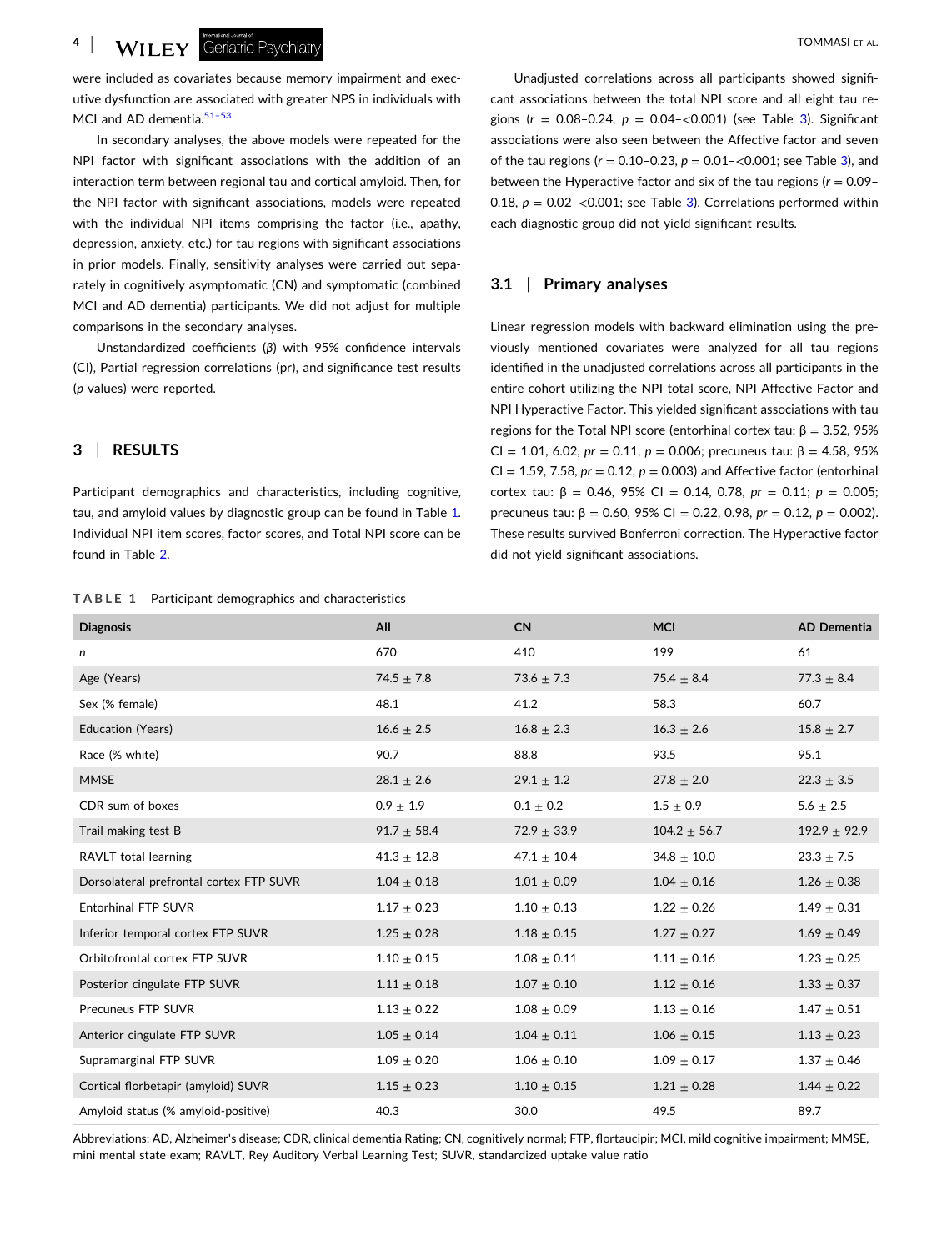#### <span id="page-4-0"></span>TOMMASI ET AL.

**TABLE 2** Factor, individual, and total  $neuropsychiatric$  *inventory* (NPI) scores

| <b>Diagnosis</b>        | All             | <b>CN</b>       | <b>MCI</b>      | <b>AD Dementia</b> |
|-------------------------|-----------------|-----------------|-----------------|--------------------|
| Affective factor        | $0.44 + 0.91$   | $0.21 + 0.59$   | $0.59 + 0.82$   | $1.51 + 1.77$      |
| Depression              | $0.44 + 1.25$   | $0.27 + 1.01$   | $0.65 + 1.44$   | $0.90 + 1.72$      |
| Anxiety                 | $0.29 \pm 1.24$ | $0.08 \pm 0.57$ | $0.43 \pm 1.49$ | $1.23 \pm 2.52$    |
| Apathy                  | $0.40 \pm 1.44$ | $0.09 \pm 0.64$ | $0.52 \pm 1.44$ | $2.16 \pm 3.09$    |
| Sleep                   | $0.70 + 1.80$   | $0.49 + 1.51$   | $0.94 + 1.95$   | $1.33 + 2.66$      |
| Appetite                | $0.37 \pm 1.50$ | $0.13 + 0.84$   | $0.38 + 1.46$   | $1.92 \pm 3.22$    |
| Hyperactive factor      | $0.28 \pm 0.76$ | $0.10 + 0.43$   | $0.41 + 0.84$   | $1.02 \pm 1.39$    |
| Agitation               | $0.27 \pm 1.04$ | $0.10 + 0.62$   | $0.40 \pm 1.18$ | $0.97 + 2.06$      |
| <b>Irritability</b>     | $0.53 + 1.61$   | $0.27 + 1.05$   | $0.78 + 1.97$   | $1.43 \pm 2.69$    |
| Disinhibition           | $0.19 + 0.90$   | $0.05 + 0.48$   | $0.35 + 1.10$   | $0.61 \pm 1.74$    |
| Aberrant motor behavior | $0.14 \pm 0.85$ | $0.00 \pm 0.05$ | $0.12 + 0.76$   | $1.08 + 2.28$      |
| Total NPI score         | $3.41 \pm 7.13$ | $1.46 + 4.25$   | $4.65 \pm 6.52$ | $12.5 + 13.7$      |

Abbreviations: AD, Alzheimer's disease; CN, cognitively normal; MCI, mild cognitive impairment.

## **TABLE 3** Unadjusted Pearson correlations between NPI variables and regional tau across all participants

| <b>Brain Region FTP SUVR</b>   |           |           | NPI Total Score NPI Affective Factor NPI Hyperactive Factor |
|--------------------------------|-----------|-----------|-------------------------------------------------------------|
| Dorsolateral prefrontal cortex | $0.142**$ | $0.139**$ | $0.092*$                                                    |
| Entorhinal                     | $0.241**$ | $0.232**$ | $0.171**$                                                   |
| Inferior temporal cortex       | $0.212**$ | $0.198**$ | $0.151**$                                                   |
| Orbitofrontal cortex           | $0.098*$  | $0.097*$  | 0.066                                                       |
| Posterior cingulate            | $0.167**$ | $0.157**$ | $0.126**$                                                   |
| Precuneus                      | $0.225**$ | $0.211**$ | $0.176**$                                                   |
| Anterior cingulate             | $0.078*$  | 0.072     | 0.056                                                       |
| Supramarginal                  | $0.176**$ | $0.163**$ | $0.135**$                                                   |

Abbreviations: FTP, flortaucipir; NPI, neuropsychiatric inventory; SUVR, standardized uptake value ratio

\**p* < 0.05; \*\**p* < 0.001

#### **3.2** <sup>|</sup> **Secondary analyses**

Subsequent analyses included an interaction between regional tau and amyloid. Significant associations were found for tau  $\times$  amyloid interactions with the Affective factor (entorhinal cortex tau x amyloid:  $\beta$  = 0.35, 95% Cl = 0.13, 0.57, *pr* = 0.17, *p* = 0.002; precuneus tau x amyloid: β = 0.43, 95% CI = 0.19, 0.68, *pr* = 0.18, *p* = 0.001; see Figure [1](#page-5-0)).

The NPI items within the Affective factor were further analyzed, examining regional tau associations (not including an interaction with amyloid): Entorhinal cortex tau displayed significant associations for the NPI Depression item ( $β = 0.50$ , 95% CI = 0.06, 0.94, *pr* = 0.09, *p* = 0.03), NPI Anxiety item (β = 0.79, 95%  $CI = 0.33, 1.24, pr = 0.13, p = 0.001, and NPI$  Apathy item (β = 0.57, 95% CI = 0.08, 1.07, *pr* = 0.09, *p* = 0.02). Precuneus tau yielded significant associations with NPI Anxiety item ( $β = 0.65$ , 95% CI = 0.11, 1.18, *pr* = 0.09, *p* = 0.02), NPI Apathy item

 $(\beta = 1.03, 95\% \text{ Cl} = 0.45, 1.62, pr = 0.14, p = 0.001),$  and NPI Appetite item (β = 1.49, 95% CI = 0.85, 2.14, *pr* = 0.18, *p* < 0.001).

Analyzing the NPI items within the Affective factor including an interaction between regional tau and amyloid showed significant associations between entorhinal cortex tau x amyloid and NPI Apathy item (*β* = 3.34, 95% CI = 1.13, 5.54, *pr* = 0.16,  $p = 0.003$ ; see Figure [2\)](#page-6-0), precuneus tau x amyloid and NPI Apathy item ( $\beta$  = 0.51, 95% CI = 0.13, 0.88,  $pr = 0.14$ ,  $p = 0.008$ ), and NPI Appetite item (*β* = 3.76, 95% CI = 0.36, 7.17, *pr* = 0.12,  $p = 0.03$ ).

When including only cognitively asymptomatic (CN) participants, there were no significant associations between the Affective factor and regional tau. When including only cognitively symptomatic (combined MCI and AD dementia) participants, there were significant associations between Affective factor and entorhinal cortex tau (*β* = 0.58, 95% CI = 0.08, 1.08, *pr* = 0.14, *p* = 0.02) and precuneus tau (β = 0.73, 95% CI = 0.16, 1.29, *pr* = 0.16, *p* = 0.01), as well as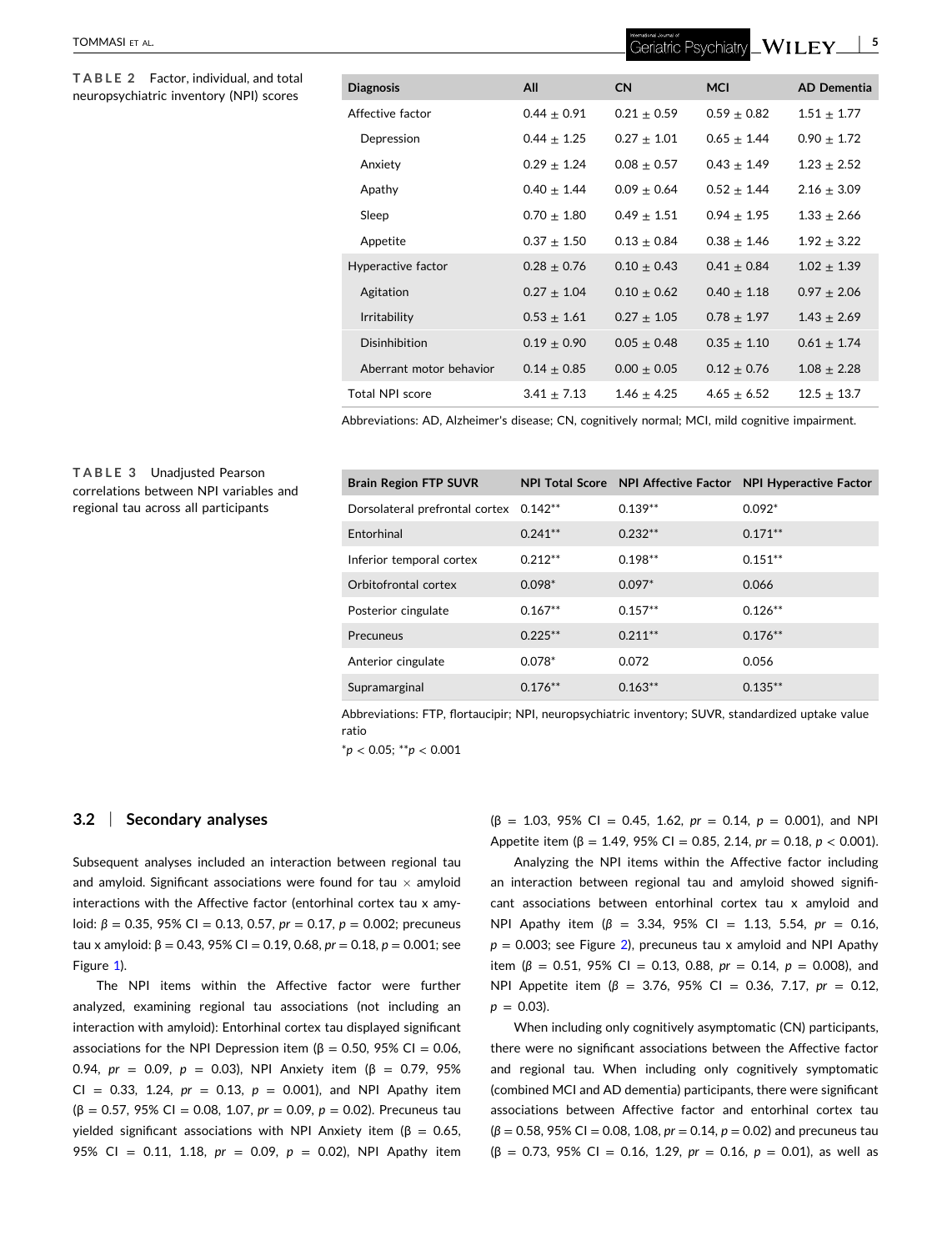<span id="page-5-0"></span>

**FIGURE 1** Scatter plot of precuneus FTP (tau) SUVR versus Affective factor in all participants, stratified by Amyloid Status (amyloid‐ positive = florbetapir SUVR > 1.10; amyloid-negative = florbetapir SUVR  $\leq$  1.10). The above results remain significant after removing the single outlier for Affective Factor (score >10). Abbreviations: FTP, flortaucipir; SUVR, standardized uptake value ratio

entorhinal cortex tau x amyloid ( $\beta$  = 0.44, 95% CI = 0.11, 0.77,  $pr = 0.23$ ,  $p = 0.01$ ).

## **4** <sup>|</sup> **DISCUSSION**

In these exploratory analyses, tau accumulation in the entorhinal cortex and precuneus cortex were modestly associated with greater overall NPS and affective symptoms in particular across CN, MCI, and AD dementia participants. The same associations were noted when looking at symptomatic participants (MCI and AD dementia combined), but not when looking at CN participants only, suggesting that these associations were driven by the symptomatic participants. When analyses were run again, including an interaction term between regional tau and cortical amyloid, affective symptoms were associated with greater entorhinal cortex and precuneus tau in individuals with greater amyloid burden. There were no significant associations with the hyperactivity factor.

In our study, we also examined the association between the individual NPI Affective factor symptoms (anxiety, apathy, depression, and appetite) with tau accumulation in the precuneus and entorhinal regions. We found associations between tau burden in the entorhinal cortex and symptoms of depression, anxiety, and apathy. There was also a relationship between tau burden in the precuneus cortex and anxiety, apathy, and appetite. Previous research has shown that depressive symptoms are associated with the entorhinal cortex, $22,23$ which is supported by our findings. Many previous studies have shown an association between medial frontal regions and apathy, $12,14,15,20$  which we did not replicate here. This could be due to

an association between biomarkers of early AD pathology (entorhinal and precuneus cortices tau deposition) and early AD symptoms (affective symptoms) rather than a direct localization of the affective symptoms. However, a prior study showed an association between medial and lateral parietal hypometabolism and apathy across the AD spectrum, $17$  which is supported by our findings with precuneus tau. Moreover, we did show that in individuals with elevated cortical amyloid, entorhinal cortex and precuneus tau related to apathy. This is consistent with a recently reported association between apathy and the interaction between cortical amyloid and frontal tau in MCI and AD dementia.<sup>32</sup> Furthermore, prior studies focused on cognition in AD, have similarly shown an association between the interaction of amyloid and tau and cognitive decline, supporting a two‐hit hypothesis of pathology in AD.<sup>42</sup>

Additional findings in our study are the association between precuneus tau-cortical amyloid interaction and appetite, and the association between precuneus tau and anxiety, which is supported by prior studies showing relationships between parietal and temporal pathology and anxiety. $24-26$  Therefore, the results of our study are in agreement with previous studies primarily employing neuroimaging measures that are proxies of neurodegeneration in relation to NPS. Our findings extend this evidence to suggest that an in vivo measure of tau deposition is associated with NPS. While neurodegenerative changes correlate with tau pathology in AD, they are not necessarily equivalent, leading to recent further refining of the research criteria for AD to include biomarkers of amyloid, tau, and neurodegeneration.<sup>54</sup> The current study has added to the knowledge of changes in the brain of individuals with MCI and AD dementia and how they relate to comorbid affective symptoms.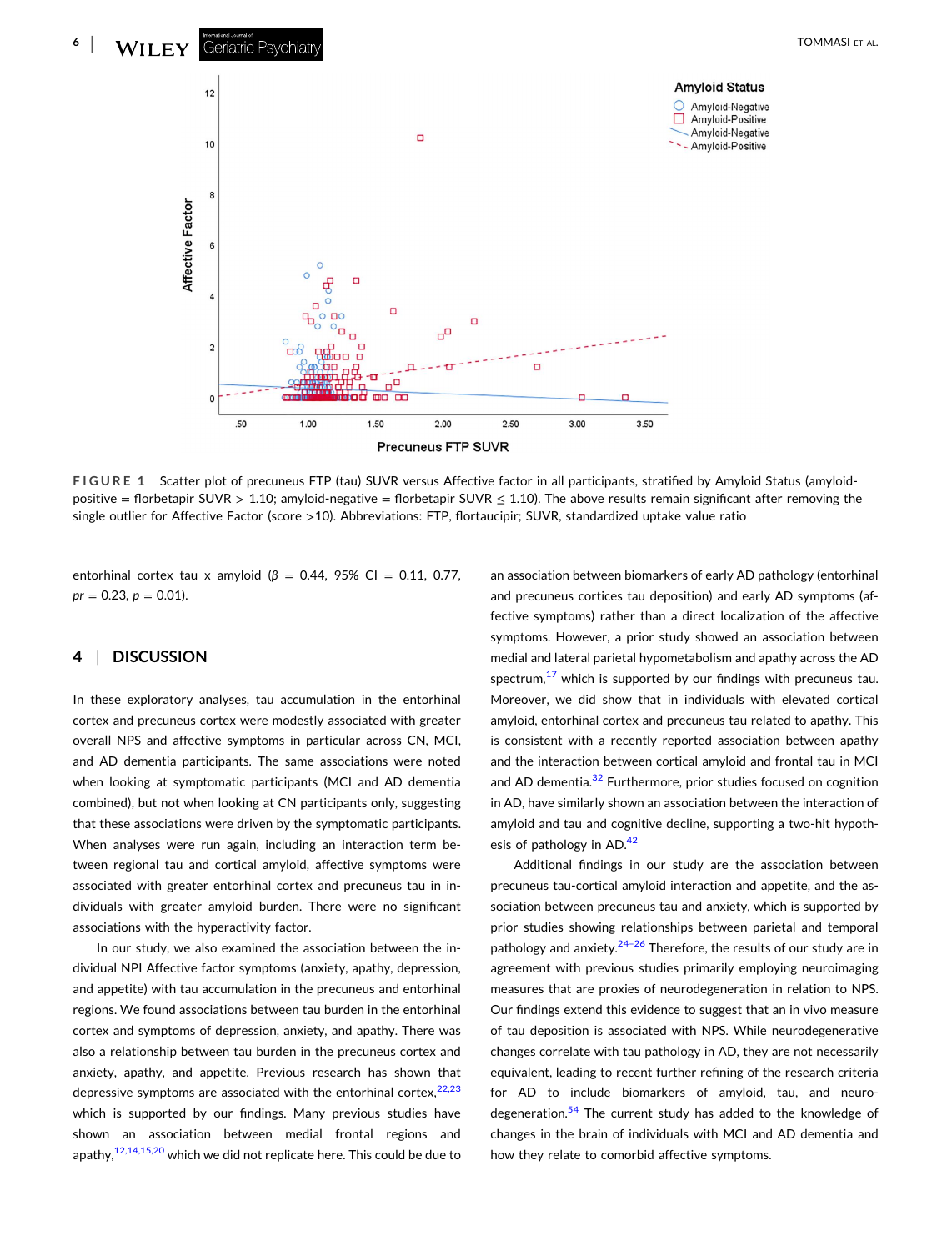<span id="page-6-0"></span>

**FIGURE 2** Scatter plot of entorhinal cortex FTP (tau) SUVR versus NPI Apathy item in all participants, stratified by Amyloid Status. Abbreviations: FTP, flortaucipir; NPI, neuropsychiatric inventory; SUVR, standardized uptake value ratio

A strength of our research was utilizing data from the ADNI‐3 study, which is a multi-center study with a multitude of NPS assessments, cognitive testing, and multi-modal imaging data. As longitudinal tau and clinical data are collected in ADNI‐3, we plan to extend this novel approach towards the analysis of cerebral tau accumulation and NPS. Those efforts will help understand the directionality of clinical‐imaging associations, opening the door to new treatment targets for NPS in early‐stage AD.

There were several limitations to our research. First, the participants recruited into the ADNI study are selected only if they meet specific criteria. Therefore, the sample is not representative of the general population and is more comparable to samples that take part in other MCI and AD dementia observational studies and clinical trials as they have similar inclusion and exclusion criteria. Furthermore, there is a lack of diversity amongst the ADNI‐3 participants with most participants identified as white, which also contributes to the sample being less generalizable to the older adult population. Second, the sample size for the AD dementia group was relatively small, and for that reason we combined that group with the MCI group in our secondary analyses focused on cognitively symptomatic versus asymptomatic participants. A larger sample size for MCI and AD dementia groups may have yielded significant results when assessing the individual groups on their own. Moreover, the MCI group could be further split into early and late MCI in determining the associations between NPS and regional tau burden. Third, we noted very few NPS in the CN group, which is likely the reason there were no associations with regional tau and NPS in that group alone despite its large sample size. Fourth, participants did not endorse as many hyperactive symptoms when compared to affective symptoms,

likely because hyperactive symptoms occur more frequently in cohorts with more advanced AD than that of the ADNI‐3 sample. Therefore, future studies with more impaired participants are necessary to better assess the relationship between hyperactive symptoms and regional tau burden. Fifth, this was an exploratory cross‐sectional study including only one FTP PET and NPS assessment. Perhaps a longitudinal study assessing the changes in NPS and tau accumulation in the brain as disease progression occurs will reveal more robust associations between NPS and regional tau burden. Another possibility for future research would be to analyze the differences between the associations of Tau and NPS and the associations between atrophy representing neurodegeneration and NPS.

In conclusion, the current study displayed a modest association between affective NPS and increased regional cerebral tau accumulation, specifically in the entorhinal cortex and precuneus across CN, MCI, and AD dementia participants, driven by the cognitively symptomatic participants. These associations were independent of age, education, sex, executive function, and memory. Further exploration in longitudinal studies of the association between cerebral tau burden and NPS will provide a better understanding of the association between these clinical and pathological features of early‐stage AD, paving the road to more effective targeted treatments.

#### **ACKNOWLEDGMENTS**

Data collection and sharing for this project was funded by the Alzheimer's Disease Neuroimaging Initiative (ADNI) (National Institutes of Health Grant U01 AG024904) and DOD ADNI (Department of Defense award number W81XWH–12–2–0012). ADNI is funded by the National Institute on Aging, the National Institute of Biomedical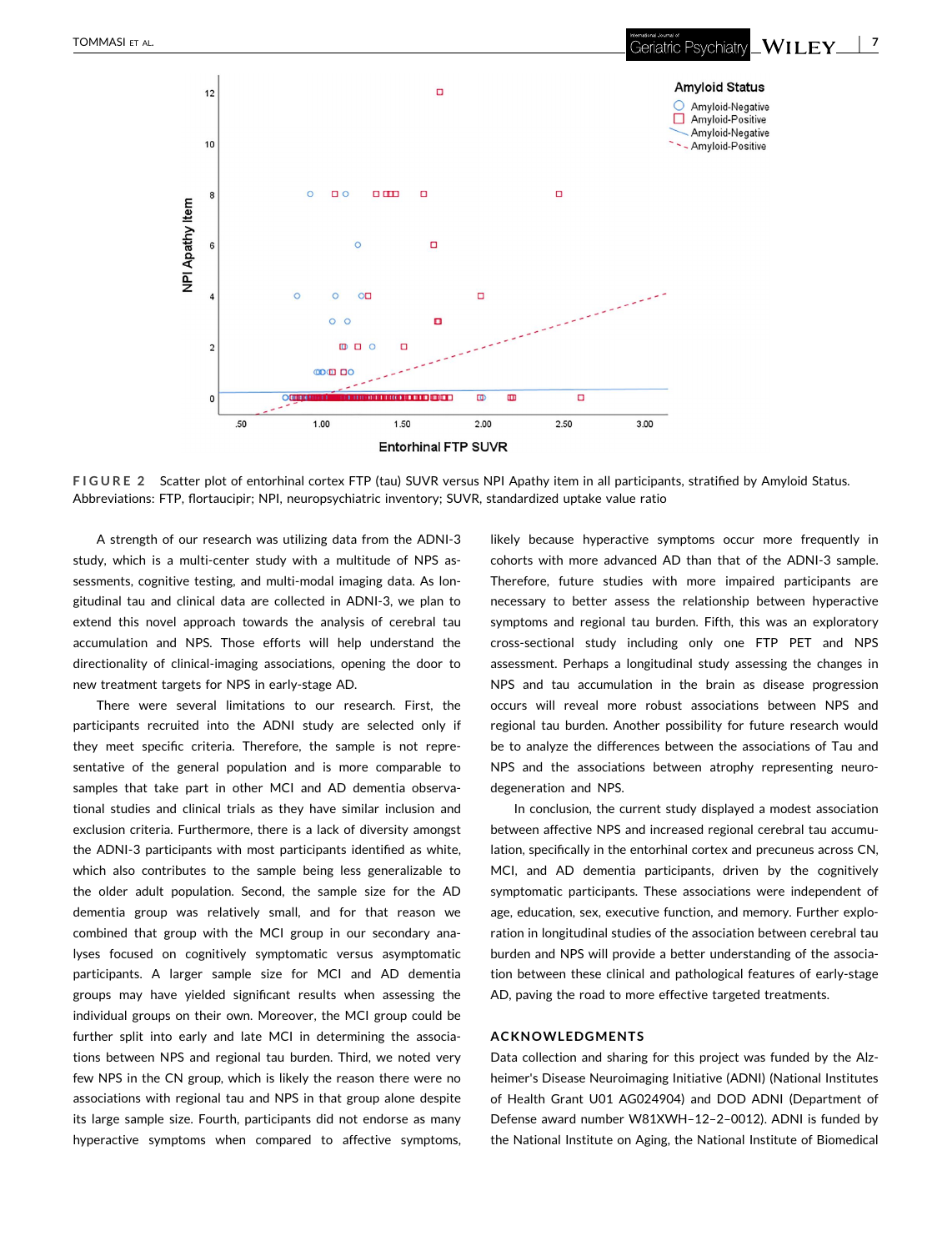<span id="page-7-0"></span>Imaging and Bioengineering, and through generous contributions from the following: AbbVie, Alzheimer's Association; Alzheimer's Drug Discovery Foundation; Araclon Biotech; BioClinica, Inc.; Biogen; Bristol‐Myers Squibb Company; CereSpir, Inc.; Cogstate; Eisai Inc.; Elan Pharmaceuticals, Inc.; Eli Lilly and Company; EuroImmun; F. Hoffmann‐La Roche Ltd and its affiliated company Genentech, Inc.; Fujirebio; GE Healthcare; IXICO Ltd.; Janssen Alzheimer Immunotherapy Research & Development, LLC.; Johnson & Johnson Pharmaceutical Research & Development LLC.; Lumosity; Lundbeck; Merck & Co., Inc.; Meso Scale Diagnostics, LLC.; NeuroRx Research; Neurotrack Technologies; Novartis Pharmaceuticals Corporation; Pfizer Inc.; Piramal Imaging; Servier; Takeda Pharmaceutical Company; and Transition Therapeutics. The Canadian Institutes of Health Research is providing funds to support ADNI clinical sites in Canada. Private sector contributions are facilitated by the Foundation for the National Institutes of Health (www.fnih.org). The grantee organization is the Northern California Institute for Research and Education, and the study is coordinated by the Alzheimer's Therapeutic Research Institute at the University of Southern California. ADNI data are disseminated by the Laboratory for Neuro Imaging at the University of Southern California.

#### **CONFLICT OF INTEREST**

Nicole S. Tommasi, Christopher Gonzalez, Danielle Briggs, and Michael J. Properzi have nothing to disclose. Jennifer R. Gatchel has received research support from Merck. Gad A. Marshall has received research salary support from Eisai Inc., Eli Lilly and Company, Janssen Alzheimer Immunotherapy, Novartis, and Genentech, and consulting fees from Grifols Shared Services North America, Inc., Eisai Inc., and Pfizer.

#### **DATA AVAILABILITY STATEMENT**

Data used in preparation of this article were obtained from the Alzheimer's disease Neuroimaging Initiative (ADNI) database ([adni.](http://adni.loni.usc.edu) [loni.usc.edu\)](http://adni.loni.usc.edu). As such, the investigators within the ADNI contributed to the design and implementation of ADNI and/or provided data but did not participate in analysis or writing of this report. A complete listing of ADNI investigators can be found at[:http://adni.loni.usc.edu/](http://adni.loni.usc.edu/wp-content/uploads/how_to_apply/ADNI_Acknowledgement_List.pdf) wp-[content/uploads/how\\_to\\_apply/ADNI\\_Acknowledgement\\_List.pdf](http://adni.loni.usc.edu/wp-content/uploads/how_to_apply/ADNI_Acknowledgement_List.pdf)

#### **REFERENCES**

- 1. Alzheimer's Association. 2019 Alzheimer's disease facts and figures. *Alzheimers Dement*. 2019.
- 2. Donovan NJ, Amariglio RE, Zoller AS, et al. Subjective cognitive concerns and neuropsychiatric predictors of progression to the early clinical stages of Alzheimer disease. *Am J Geriatric Psychiatry*. 2014;22(12):1642‐1651.
- 3. Wadsworth LP, Lorius N, Donovan NJ, et al. Neuropsychiatric symptoms and global functional impairment along the Alzheimer's continuum. *Dement Geriatr Cognit Disord*. 2012;34(2):96‐111.
- 4. Lyketsos CG, Lopez O, Jones B, Fitzpatrick AL, Breitner J, DeKosky S. Prevalence of neuropsychiatric symptoms in dementia and mild cognitive impairment. *JAMA*. 2002;288(12):1475‐1483.
- 5. Monastero R, Mangialasche F, Camarda C, Ercolani S, Camarda R. A systematic review of neuropsychiatric symptoms in mild cognitive impairment. *J Alzheimers Dis*. 2009;18(1):11‐30.
- 6. Peters ME, Schwartz S, Han D, et al. Neuropsychiatric symptoms as predictors of progression to severe Alzheimer's dementia and death: the Cache County Dementia Progression Study. *AJP*. 2015;172(5): 460‐465.
- 7. Karttunen K, Karppi P, Hiltunen A, et al. Neuropsychiatric symptoms and quality of life in patients with very mild and mild Alzheimer's disease. *Int J Geriatr Psychiatr*. 2011;26(5):473‐482.
- 8. Geda YE, Roberts RO, Knopman DS, et al. Prevalence of neuropsychiatric symptoms in mild cognitive impairment and normal cognitive aging. *Arch Gen Psychiatr*. 2008;65(10):1193‐1198.
- 9. Ryan KA, Weldon A, Persad C, Heidebrink JL, Barbas N, Giordani B. Neuropsychiatric symptoms and executive functioning in patients with mild cognitive impairment: relationship to caregiver burden. *Dement Geriatr Cognit Disord*. 2012;34(0):206‐215.
- 10. Lyketsos CG, Carrillo MC, Ryan JM, et al. Neuropsychiatric symptoms in Alzheimer's disease. *Alzheimer's Dementia*. 2011;7(5): 532‐539.
- 11. Guercio BJ, Donovan NJ, Ward A, et al. Apathy is associated with lower inferior temporal cortical thickness in mild cognitive impairment and normal elderly individuals. *JNP*. 2015;27(1):e22‐ e27.
- 12. Marshall GA, Monserratt L, Harwood D, Mandelkern M, Cummings JL, Sultzer DL. Positron emission tomography metabolic correlates of apathy in Alzheimer disease. *Arch Neurol*. 2007;64(7):1015‐1020.
- 13. Rosenberg PB, Nowrangi MA, Lyketsos CG. Neuropsychiatric symptoms in Alzheimer's disease: what might be associated brain circuits?. *Mol Aspects Med*. 2015;43‐44:25‐37.
- 14. Robert PH, Darcourt G, Koulibaly MP, et al. Lack of initiative and interest in Alzheimer's disease: a single photon emission computed tomography study. *Eur J Neurol*. 2006;13(7):729‐735.
- 15. Benoit M, Clairet S, Koulibaly PM, Darcourt J, Robert PH. Brain perfusion correlates of the apathy inventory dimensions of Alzheimer's disease. *Int J Geriatr Psychiatr*. 2004;19(9):864‐869.
- 16. Munro CE, Donovan NJ, Guercio BJ, et al. Neuropsychiatric symptoms and functional connectivity in mild cognitive impairment. *J Alzheimers Dis*. 2015;46(3):727‐735.
- 17. Gatchel JR, Donovan NJ, Locascio JJ, et al. Regional 18F‐ fluorodeoxyglucose hypometabolism is associated with higher apathy scores over time in early Alzheimer disease. *Am J Geriatric Psychiatry*. 2017;25(7):683‐693.
- 18. Guercio BDN, Ward A, Schultz A, et al. Apathy is associated with lower inferior temporal cortical thickness in mild cognitive impairment and normal elderly. *J Neuropsychiatry Clin Neurosci*. 2015;27(1): 22‐27.
- 19. Donovan NJ, Wadsworth LP, Lorius N, et al. Regional cortical thinning predicts worsening apathy and hallucinations across the Alzheimer disease spectrum. *Am J Geriatr Psychiatr*. 2013;22(11):1168‐ 1179.
- 20. Apostolova LG, Akopyan GG, Partiali N, et al. Structural correlates of apathy in Alzheimer's disease. *Dement Geriatr Cognit Disord*. 2007; 24(2):91‐97.
- 21. Marshall GA, Fairbanks LA, Tekin S, Vinters HV, Cummings JL. Neuropathologic correlates of apathy in Alzheimer's disease. *Dement Geriatr Cognit Disord*. 2006;21(3):144‐147.
- 22. Hu X, Meiberth D, Newport B, Jessen F. Anatomical correlates of the neuropsychiatric symptoms in Alzheimer's disease. *Curr Alzhimer Res*. 2015;12(3):266‐277.
- 23. Zahodne LB, Gongvatana A, Cohen RA, Ott BR, Tremont G. Are apathy and depression independently associated with longitudinal trajectories of cortical atrophy in mild cognitive impairment? *Am J Geriatric Psychiatry*. 2013;21(11):1098‐1106.
- 24. Hashimoto HML, Nguyen P, Feil D, Harwood D, Mandelkern MA, Sultzer DL. Anxiety and regional cortical glucose metabolism in patients with Alzheimer's disease. *J Neuropsychiatry Clin Neurosci*. 2006;18(4):521‐528.